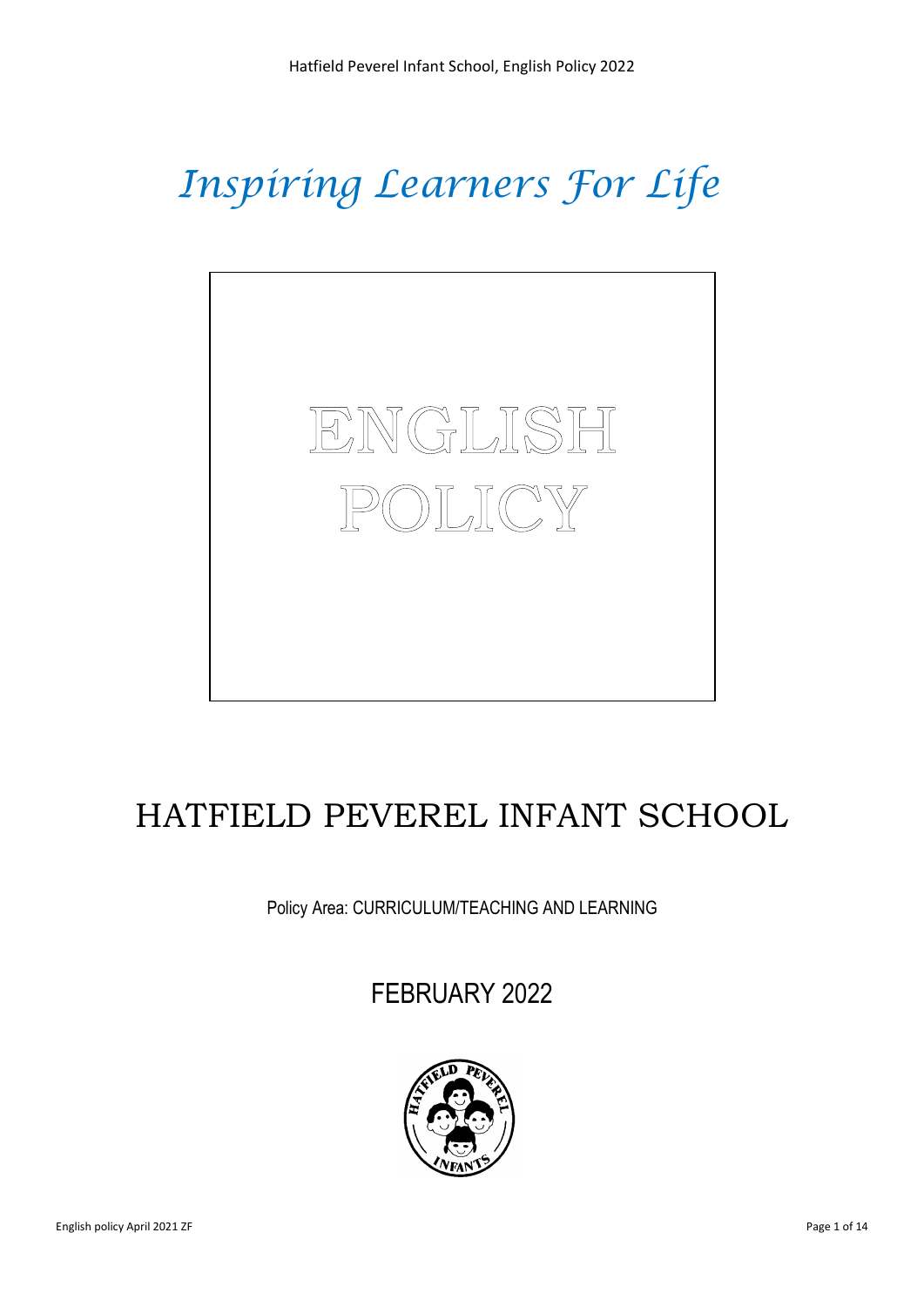## **Contents**

### **Intent**

### **Implementation - Teaching and Learning styles**

| <b>Impact</b> |  |
|---------------|--|
|               |  |
|               |  |
|               |  |
|               |  |
|               |  |
|               |  |
|               |  |
|               |  |
|               |  |
|               |  |
|               |  |

|--|--|--|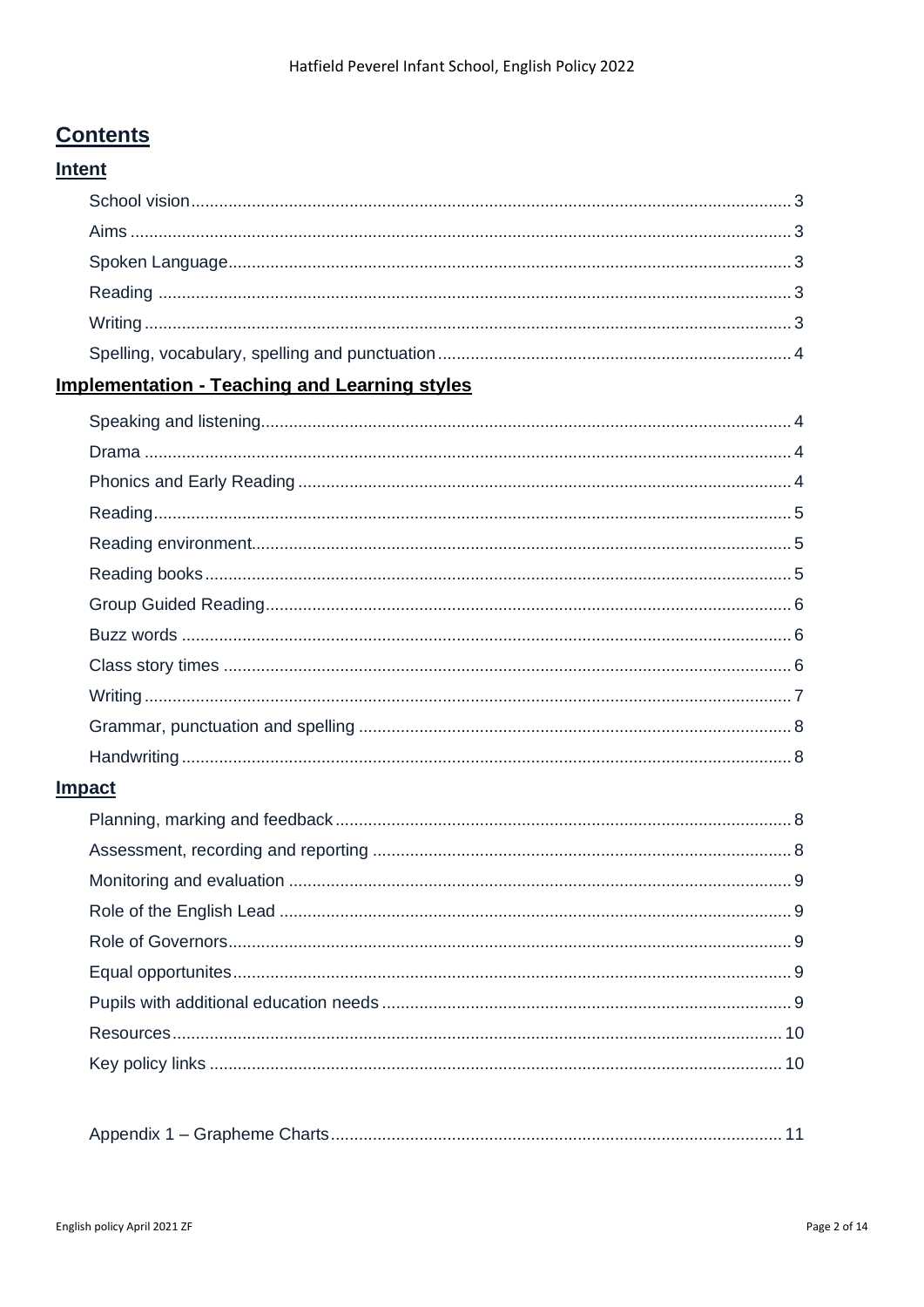#### **Policy for the Teaching and Learning of English**

#### **INTENT**

#### **School vision**

English at Hatfield Peverel Infant School promotes positive attitudes towards communication and independent expression of emotions and ideas. We expect high standards of language and literacy by equipping pupils with a strong command of the spoken and written word and by developing love of literature through reading for enjoyment.

#### **Aims**

The national curriculum for English aims to ensure that all pupils:

- read easily, fluently and with good understanding
- develop the habit of reading widely and often, for both pleasure and information
- acquire a wide vocabulary, an understanding of grammar and knowledge of linguistic conventions for reading, writing and spoken language
- appreciate our rich and varied literary heritage
- write clearly, accurately and coherently, adapting their language and style in and for a range of contexts, purposes and audiences
- use discussion in order to learn; they should be able to elaborate and explain clearly their understanding and ideas
- are competent in the arts of speaking and listening, making formal presentations, demonstrating to others and participating in debate

#### **Spoken language**

The national curriculum for English reflects the importance of spoken language in pupils' development across the whole curriculum – cognitively, socially and linguistically. Spoken language underpins the development of reading and writing. The quality and variety of language that pupils hear and speak are vital for developing their vocabulary and grammar and their understanding for reading and writing. Teachers should therefore ensure the continual development of pupils' confidence and competence in spoken language and listening skills.

#### **Reading**

The programmes of study for reading consists of two dimensions:

- word reading
- comprehension (both listening and reading)

Skilled word reading involves both the speedy working out of the pronunciation of unfamiliar printed words (decoding) and the speedy recognition of familiar printed words. Underpinning both is the understanding that the letters on the page represent the sounds in spoken words. Phoneme awareness is important as a method to decode and recognise new written phonemes in words by sounding them out. The main goal is to ensure pupils can read all taught sounds. Good comprehension skills are developed through high-quality discussion with the teacher as well as from reading and discussing a range of stories, poems and nonfiction texts.

#### **Writing**

The programme of study for writing consists of:

• transcription (spelling and handwriting)

English policy April 2021 ZF Page 3 of 14 This involves spelling quickly and accurately through knowing the relationship between sounds and letters (phonics) and understanding the morphology (word structure) and orthography (spelling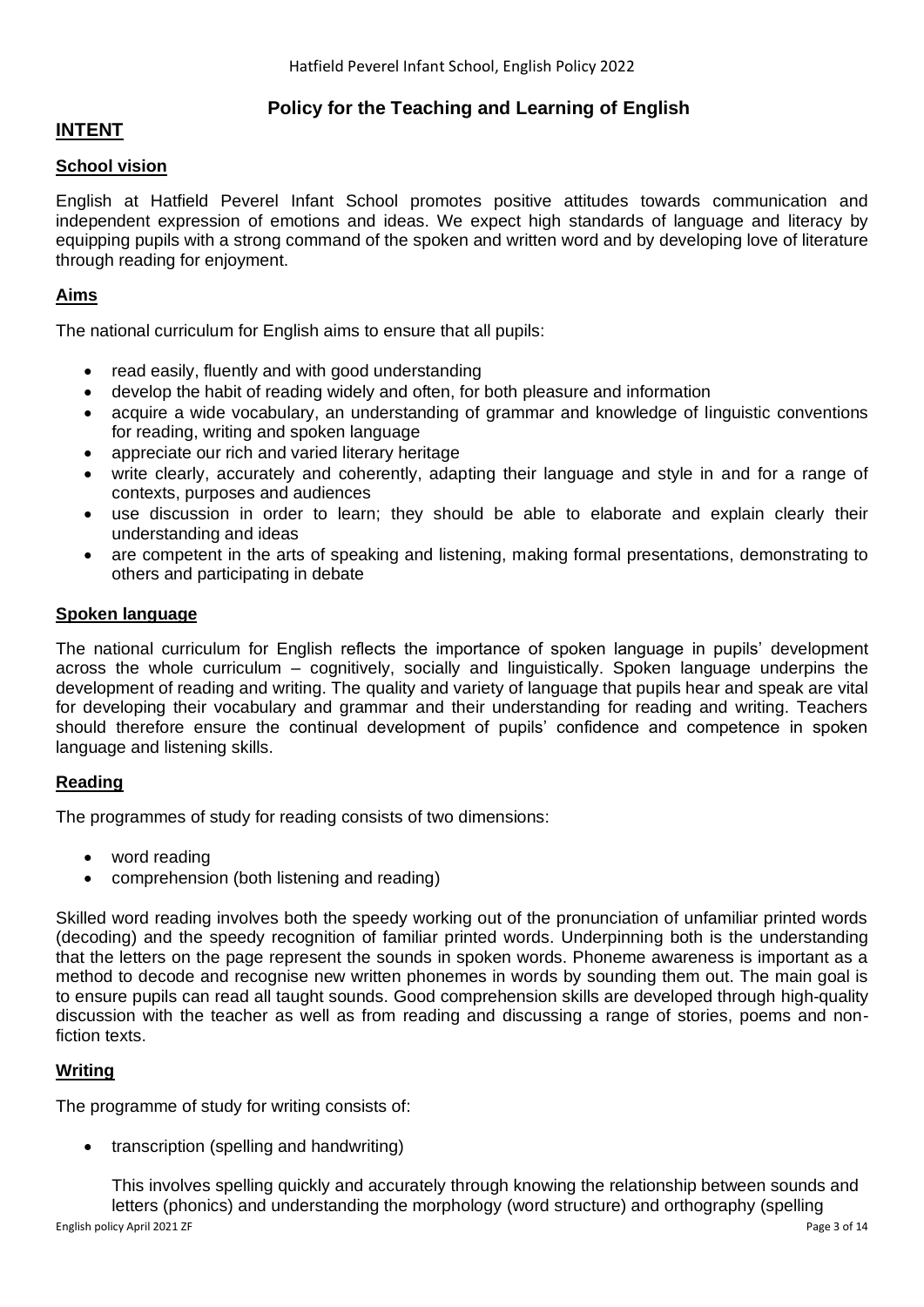structure) of words.

• composition (articulating ideas and structuring them in speech and writing)

Effective composition involves forming, articulating and communicating ideas, then organising them coherently for a reader. This requires clarity, awareness of the audience, purpose and context, and an increasingly wide knowledge of vocabulary and grammar. Writing also depends on fluent, legible and, eventually, speedy handwriting. In addition, pupils are taught how to plan, revise, edit and evaluate their writing.

#### **Spelling, vocabulary, grammar and punctuation**

Pupils need to be taught how to understand the relationships between words, how to understand the nuances in meaning, and how to develop their understanding of, and ability to use, figurative language. Pupils need to learn how to work out and clarify the meanings of unknown words and words with more than one meaning. Pupils are taught to use the elements of spelling, grammar and punctuation. Pupils should be taught to control their speaking and listening consciously and to use Standard English. It is important that pupils learn the correct grammatical terms in English and that these terms are integrated within teaching.

#### **IMPLEMENTATION - Teaching and Learning styles**

#### **Speaking and listening**

Most pupils will be able to talk by the time that they come to school. It is essential that these skills are developed so that pupils can express themselves confidently, clearly and fluently using a variety of vocabulary. Speaking and listening opportunities are provided not only in daily English lessons but are taught, modelled and reinforced across the whole curriculum. It is an essential starting point for reading and writing. It is also necessary in developing social skills. It is important for pupils to become aware of the times when it is necessary to listen attentively. This is an acquired skill which is essential in a learning situation. At Hatfield Peverel Infant School we employ several different approaches to facilitate this including talk partners and learning buddies, narrative thinking, talk for writing opportunities, time to talk, hot seating, role play, puppets, class discussion, social stories and Talkboost intervention programmes, sharing assemblies and drama productions, 'show and tell', story sacks and audio listening posts. Pupils are also encouraged to discuss and debate through P4C (Philosophy for Children) lessons.

#### **Drama**

All pupils should be enabled to participate in drama activities and gain the knowledge, skills and understanding associated with the artistic practice of drama. Pupils are encouraged to sustain a range of roles and respond appropriately to others in role. They are encouraged to improvise, devise and script drama for one another and a range of audiences. Drama sessions may include pupils being in role, hot seating, miming, or playing PSHE games involving Zones of Regulation. Every class in EYFS and KS1 has a role play area which is regularly used and is usually linked to a topic.

#### **Phonics and Early Reading**

At Hatfield Peverel Infant School we believe that for all our pupils to become fluent readers and writers, phonics must be taught through a systematic and structured phonics programme.

We use Little Wandle Letters and Sounds Revised to plan and provide daily engaging phonics lessons. In phonics, we teach pupils that the letters of the alphabet represent a different sound, that these can be used in a variety of combinations and are put together to make words. Pupils learn to recognise all of the different sounds and combinations that they might see when they are reading or writing. Our phonics teaching starts in EYFS and follows a very specific sequence that allows our pupils to build on their previous phonic knowledge and master specific phonic strategies as they move through school. As a result, all our pupils are able to tackle any unfamiliar words that they might discover. We also model these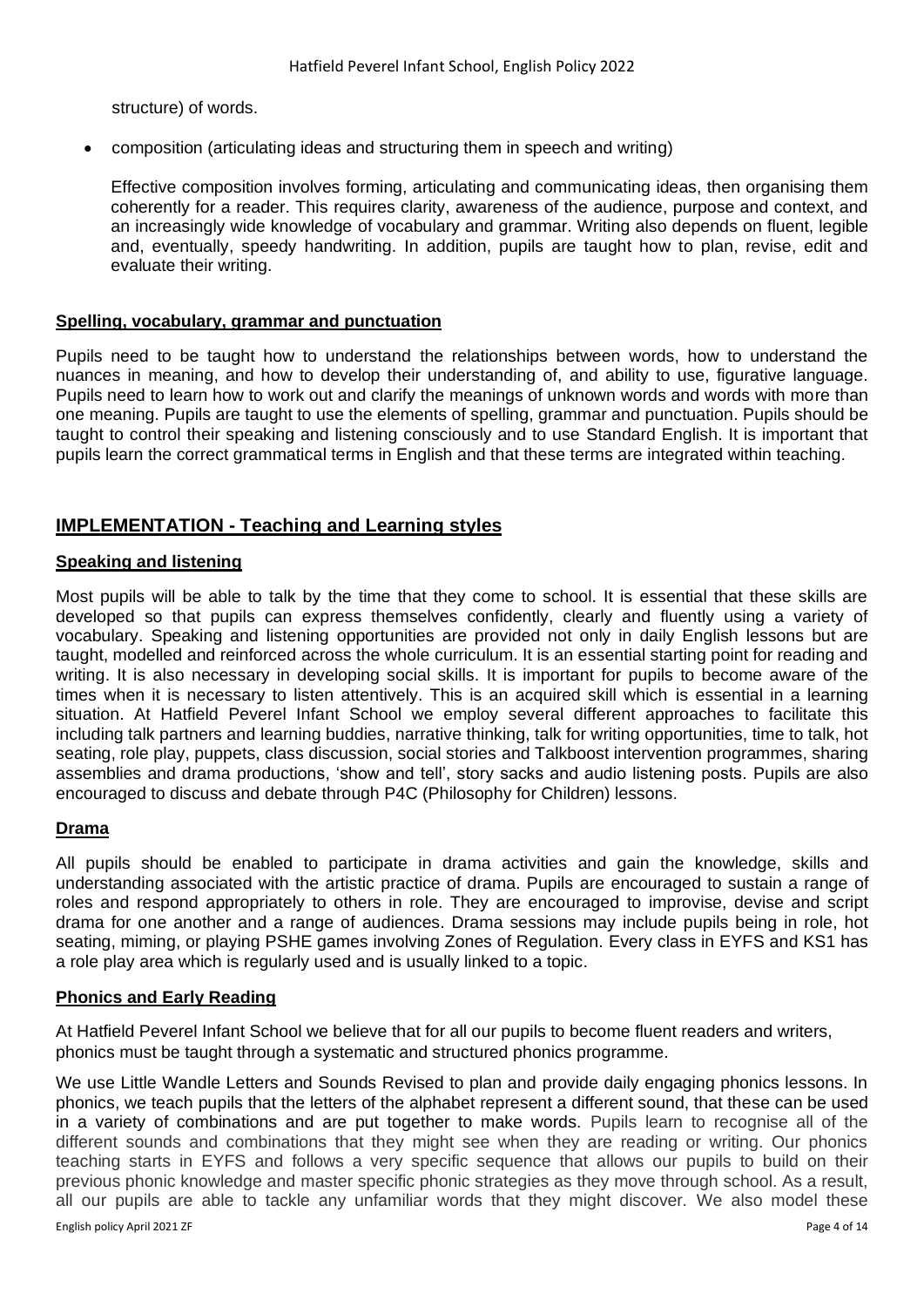strategies in shared reading and writing both inside and outside of the phonics lesson and across the curriculum. Pupils are taught a range of strategies for reading, including phonics (sounding the letters and blending them together), visual (whole word recognition and analogy with known words), contextual (use of picture and background knowledge) and grammatical strategies (which words make sense). We have a strong focus on the development of language skills for our children because we know that speaking and listening are crucial skills for reading and writing in all subjects.

#### **How we teach phonics**

- In EYFS and Year 1, pupils follow the progression within Little Wandle Letters and Sounds Revised programme. Phonics is taught daily and there is a review session each Friday.
- Phonics starts in EYFS in approximately week 3 to ensure the pupils make a strong start.
- By the end of EYFS, pupils will have been taught up to the end of phase 4.
- By the end of Year 1, pupils will have been taught up to the end of phase 5.
- EYFS lessons start at 10 minutes, with daily additional oral blending increasing to approximately 20-30 minutes in Year 1.
- In Year 2, phonic lessons are taught daily to children where appropriate following the model of Little Wandle but plugging specific gaps identified through assessment.

#### **How do we assess phonic knowledge?**

- In EYFS and Year 1 there is a review session at the end of each week which recaps the learning. There are also whole review weeks (pre-planned and bespoke review weeks to address gaps identified by the class teacher's ongoing formative assessment).
- Pupils in EYFS and Year 1 who are in danger of falling behind are immediately identified and daily 'keep up' sessions are put in place – sessions follow the Little Wandle Letters and Sounds Revised programme.
- In EYFS and Year 1, the pupils are assessed at the end of every half term using the Little Wandle Letters and Sounds Revised assessments.
- The pupils in Year 1 sit the Phonics Screening Check in the summer term.
- Pupils who do not pass the Phonics Screening Check in Year 1 will re-sit this in Year 2.
- Pupils who are in Year 2 and need interventions to close phonics gaps are assessed through teacher's ongoing formative assessment as well as half termly summative assessments.

#### **Reading**

At Hatfield Peverel Infant School, early literacy in EYFS and KS1 is learnt through developing work on speaking and listening, early reading and phonics and in line with the Communication and Language, and Reading and Writing strands of the Early Years Foundation Stage Curriculum.

We aim for all pupils to have a love of reading, fostered through access to good quality texts and opportunities offered by the partnership of home and school. We aim for pupils to:

- Read with both enjoyment and enthusiasm
- See themselves as 'readers' from their earliest experience of books
- Acquire the skills for reading to enable them to read with confidence, fluency, relevance and understanding
- Be interested in a wide range of texts, both fiction and non-fiction
- Evaluate and justify preferences in their reading
- Have knowledge of different authors
- Access information texts for all subjects of the National Curriculum/Early Years Foundation Stage

#### **The reading environment**

English policy April 2021 ZF Page 5 of 14 At Hatfield Peverel Infant School, we place a lot of value and pride in our class reading areas both indoors and outdoors. Reading areas should provide a print-rich environment to promote the importance of reading. Class reading areas have books of all genres and levels and are well organised. We provide a variety of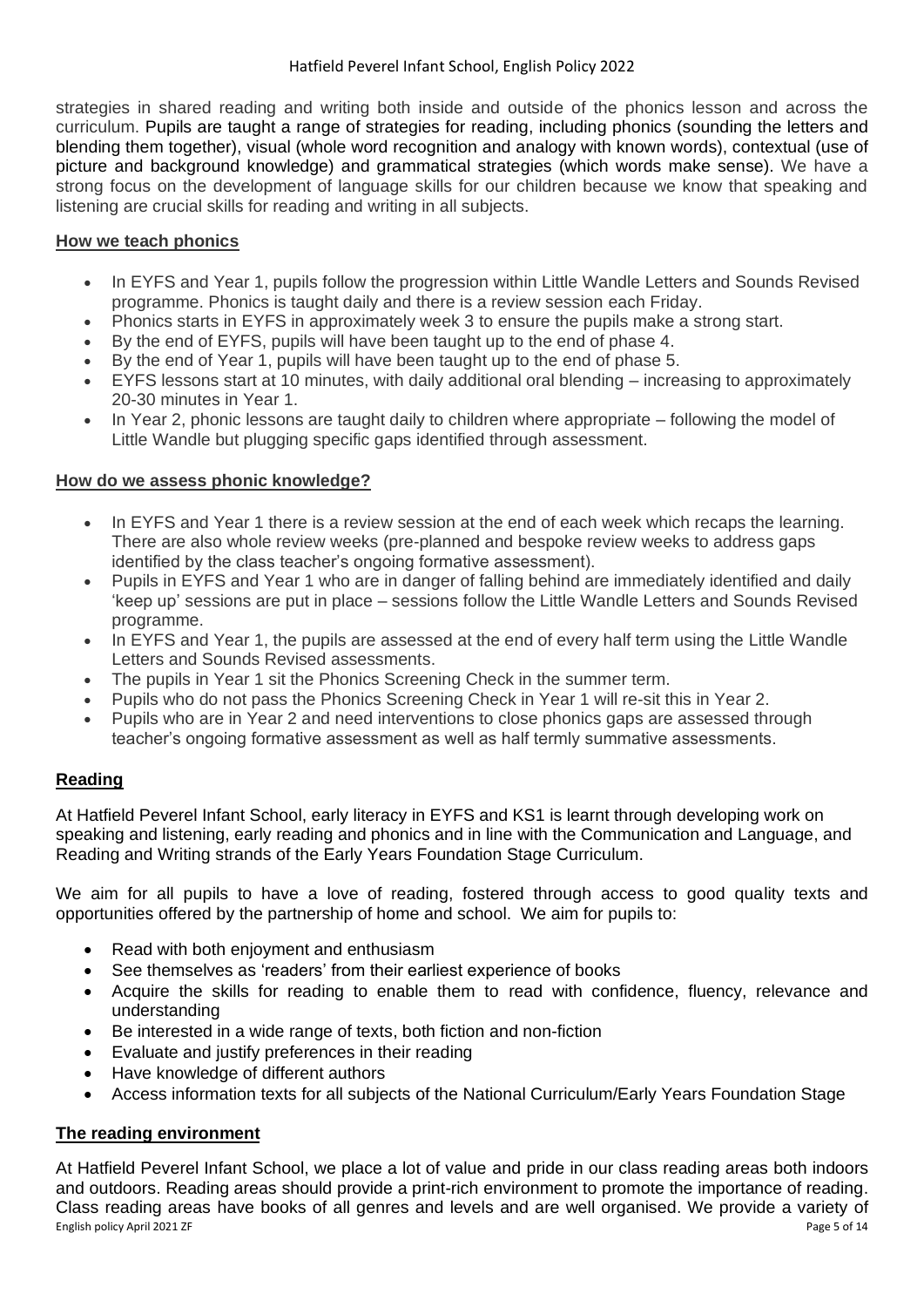styles and levels of decodable and non-decodable reading books and schemes to meet all needs. The books are a mixture of fiction, non-fiction and poetry, and are colour banded in reading levels. We encourage pupils to select their own choice of texts to develop independence as well as being able to develop, discuss and justify reading preferences. Reading areas are inviting and may include resources like cushions, rugs and chairs. Other reading displays may include collections of topic books, book reviews and author displays. Special activities and occasions such as book weeks, author visits, reading and writing workshops and competitions are regularly organised throughout the year. Every week a 'mystery reader', who may be a member of staff or a parent, reads to the class, and a reading afternoon takes place where parents are invited into school to share books with their child in the hall.

#### **Group Guided Reading**

- Pupils across EYFS, Year 1 and Year 2 (if appropriate) apply their phonics knowledge by using a full matched decodable reader in a small group reading practice session.
- These sessions are 20-25 minutes long and happen twice a week. There are approximately 6 pupils in a group.
- The sessions follow the model set out in Little Wandle Letters and Sounds Revised.
- The pupils are then allocated the same eBook to ensure success is shared with the family.
- In EYFS these sessions start in Spring 1. Pupils who are not decoding do a little blending lesson, following the model set out in Little Wandle Letters and Sound Revised. In the Autumn Term, EYFS pupils have alternate weeks of one week reading individually and one week with a focus on reading Buzz words.
- Group Guided Reading sessions are led by both class teachers and Learning Support Assistants. Each pupil reads with an adult twice a week. Where possible, the same group of pupils work with the same adult on two consecutive days.

In EYFS and Year 1: Day one focus is decoding and day two is working on prosody and comprehension.

In Year 2: Day one focus is decoding and prosody, and day two is comprehension.

- Pupils that need extra support will also have extra allocated times to read throughout the week, sometimes daily. Adults scaffold learning and help pupils to consciously apply reading strategies.
- Independent, reading based activities during Group Guided Reading may include revision of phonics, GPS activities or looking at a genre of books for pleasure (e.g. non-fiction books related to a topic in role play area).
- 120 sets of phonetically decodable Collins Big Cat books used for Group Guided Reading are centrally resourced. Books are chosen based on Little Wandle phonic assessments.
- Pupils who are reading above Phase 5 choose a colour banded 'sharing' book as their main reading book.
- National Curriculum Objectives to be covered are clearly stated on Group Guided Reading assessment sheets and year group planning. Individual reading assessment sheets are also completed when a pupil reads individually.
- Pupils are introduced to the key comprehension skills of: inference, prediction, vocabulary, retrieval and sequencing through fictional characters. In EYFS and Year 1 the characters include Sharp Eye, Don't Forget and Sound Talk-It. Year 1 pupils that are ready to progress and Year 2 pupils move onto more complex comprehension through the introduction to the 'Reading Gang' characters. These include Inference Iggy, Predicting Pip, Vocabulary Victor, Sequencing Suki and Rex Retriever. As well as daily Group Guided Reading sessions, Year 2 pupils are also taught one discrete whole class reading session per week.

#### **Reading books**

**The 'reading practice' book:** Once a week, a reading practice book will be allocated via the Collins Big Cat subscription. This book will be closely matched to the pupil's current reading level and Little Wandle assessments. Pupils should be able to read this book fluently and independently after accessing the same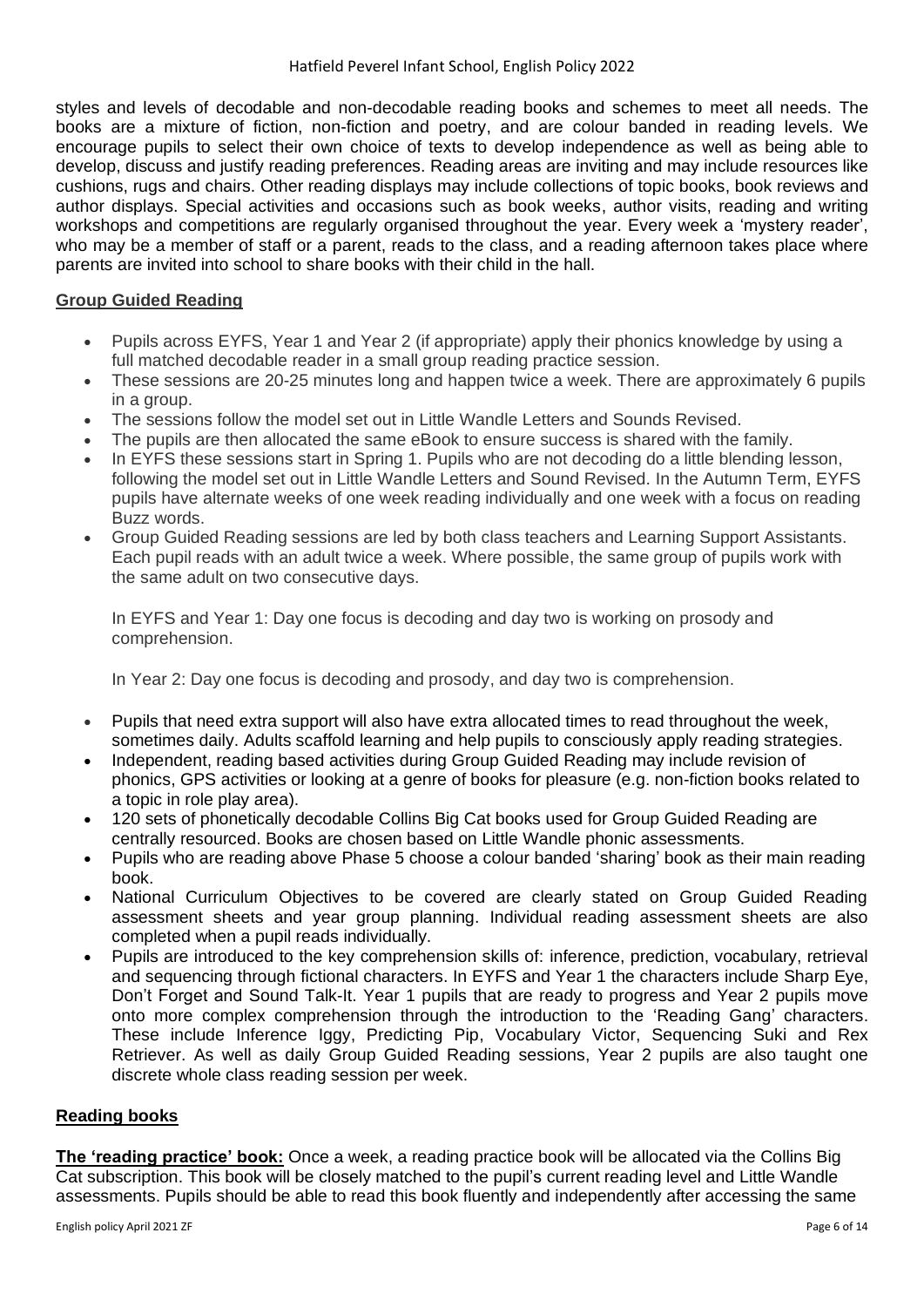book during Group Guided Reading sessions. Pupils should know all the sounds and tricky words in the reading practice book well, they should be able to read many of the words by silent blending, enabling their reading to be automatic. They will only need to stop and sound out about 5% of the words by the time they read the book at home.

**The 'sharing' book:** Pupils continue to bring home a coloured sticker levelled book. These books are closely matched to the phonics phase that they are working within, but they will not necessarily be fully decodable as their allocated reading practice book is. It is intended that parents read this book 'with' their child.

**The 'star' books:** In order to become lifelong readers, we believe it is essential that pupils are encouraged to read for pleasure and access a wider range of books. To continue to foster a love of reading, these nonlevelled books offer a wealth of opportunities for developing vocabulary, enjoying the story, and using imagination. The star book is for an adult to read to a child. We encourage parents to discuss the pictures with their child, ask them to predict what might happen next, encourage the use of new vocabulary, use different voices for the characters and explore the facts in a non-fiction book.

A pupil can change their 'sharing' book and 'star' book as often as they like. The reading practice book will be allocated once a week after the child has read it in class. At some point towards the end of Year 1, or during Year 2, when pupils move away from phonics based reading books, they take a colour banded book (turquoise upwards) and a 'star' book in place of a reading practice book.

All pupils are given a reading trail. The expectation is that all adults (class teachers, parents and carers) write in the reading trail when the pupil has read – either as part of a Group Reading session or individually. Teaching staff will also communicate how the child is progressing and will provide next steps in order to develop his/her reading skills further. Reading targets are given to parents at parents' evenings, which outline the targets and reading skills to be worked on within each of the levelled book bands. Pupils are rewarded with a range of incentives including stickers, prizes and certificates for reading a certain number of books.

#### **Buzz words**

At Hatfield Peverel Infant School, pupils are encouraged to build up a good sight vocabulary through the Buzz words system. This incorporates the acquisition of phonics through the teaching of Letters and Sounds and the learning of high frequency words and common exception words (tricky words). Pupils learn to spell these words using a range of strategies, which include the Look, Say, Cover, Write, Check method, word games and word mats. Pupils from EYFS through to Year 2 earn Buzz word certificates.

#### **Class story times**

At Hatfield Peverel Infant School, each class has daily dedicated time throughout the day when they are read to by an adult to encourage the love and enjoyment of books and reading. KS1 classes have a recommended reading list from which to choose throughout the year which includes chapter books for each year group linked to topics covered. Each class also has a set of top twenty books which have been chosen to reinforce story language and to encourage the pupils to retell familiar stories. These high-quality class story times allow class teachers to include expression and intonation as well as asking focused questions that relate to inference, prediction, sequencing and vocabulary. It also influences independent reading and encourages pupils to use book language.

#### **Writing**

Writing skills are taught creatively across all areas of the curriculum, ensuring that writing has a purpose, reinforcing our cross-curricular approach. We aim for pupils to:

- See themselves as writers from their first experience of school
- Be able to express ideas in a written form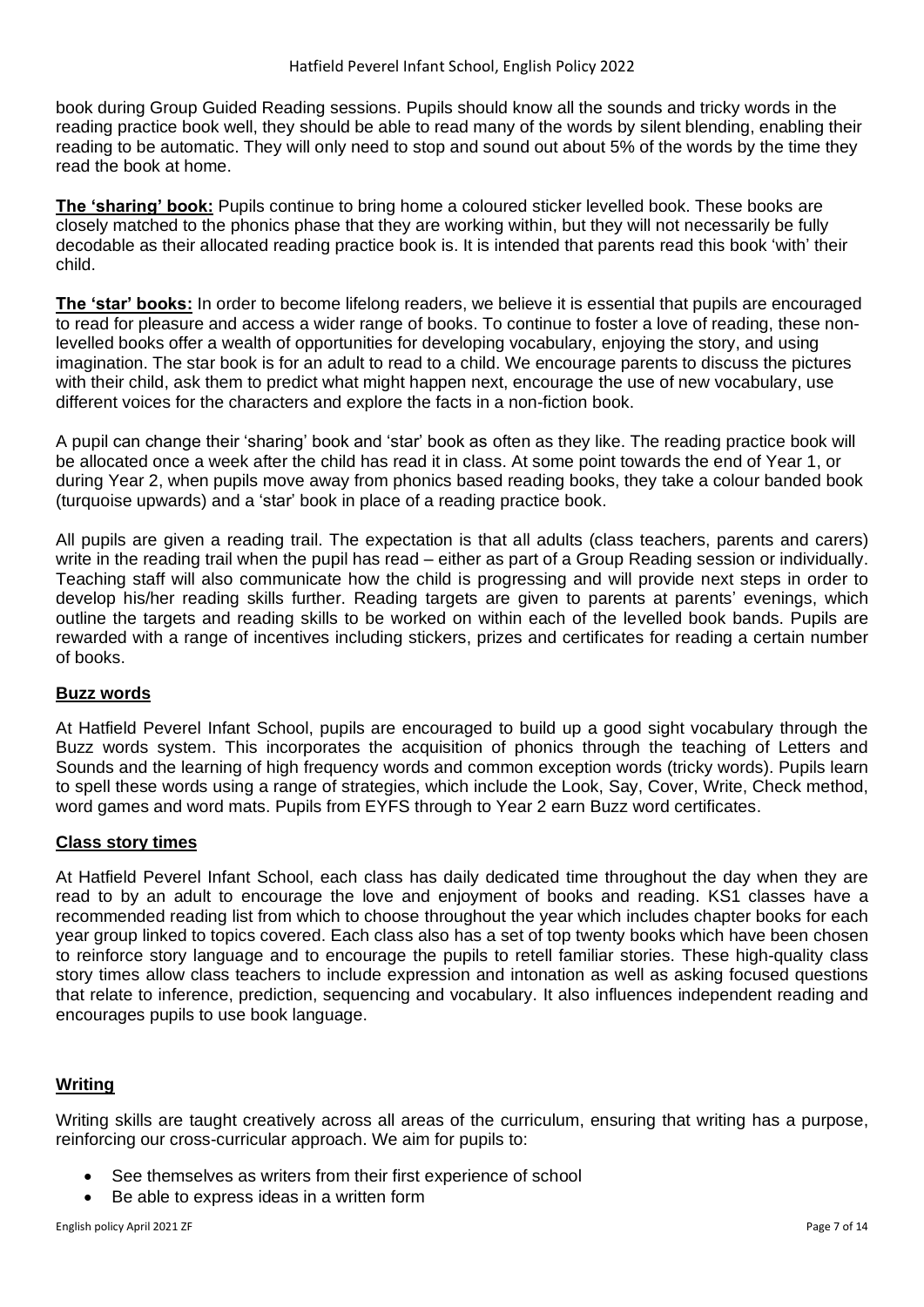- Use writing to communicate with others
- Use various forms of writing for different purposes
- Have an experience of rich and varied language
- Develop the necessary writing skills to be a competent writer with an understanding of the basics spelling, grammar, handwriting and punctuation
- Have a balance between learning the mechanics of writing and opportunity to write creatively
- Develop a personal, legible style of writing

Writing is taught daily, and pupils are given lots of opportunities to write throughout the week including discrete writing lessons, outdoor learning times, writing in the role play areas, pad and pen time, early morning activity time, during continuous provision (all year groups) and dedicated writing areas within the classroom which give pupils not only the time to write freely but give a range of opportunities to write using different resources. Every week, pupils in Key Stage One are given time to write independently. This is a time when they are again given the opportunity to express the knowledge and skills they have developed by writing about something of their own choice.

At Hatfield Peverel Infant School pupils use several resources to support their writing. These include Grapheme Grow The Code Charts (Appendix 1 linked to Little Wandle), word mats, target punctuation boards for writing, use of sound buttons, story boxes, Pobble 365, Literacy Shed resources and class working walls (narrative maps).

At Hatfield Peverel Infant School, we have adopted 'The Write Stuff' approach to our teaching and learning of English to ensure clarity to the mechanics of writing. Following a method called 'Sentence Stacking', the approach places emphasis on sentences being 'stacked together' chronologically and organised to engage pupils with short, intensive moments of learning that they can then immediately apply to their own writing. Within each genre studied by the pupils, they will learn to sentence stack, focusing on the style of the author and impact of words and sentences most appropriate for that genre. Our Scheme of Work shows progression through all genres covered within writing sessions.

Within each writing lesson, pupils' learning is 'chunked' into three distinct parts: initiate, model and enable.

The initiate stage: this is a time to inspire. Using a stimulus, pupils are immersed in a rich language discussion and activities to provide a wealth of vocabulary to aid their writing.

The model stage: this is the chunk whereby the teacher demonstrates the thoughts and processes of a writer and articulates writing choices.

The enable stage: the pupils write their sentence following the model, and greater depth writers can 'deepen the moment' where they can explore the plot point further and demonstrate their own creative sentences using their previous learning.

The pupils become familiar with The Writing Rainbow throughout EYFS and KS1 (EYFS have a simplified version). The Writing Rainbow includes Three Zones of Writing (FANTASTICs, GRAMMARISTICs and BOOMTASTICs) which are essential components to support pupils in becoming great writers.

The FANTASTICs system allows pupils to identify the nine elements that all text types are comprised of. When pupils are familiar with these nine elements, they are able to ensure that they are incorporated into their writing.

The GRAMMARISTICs cover national curriculum requirements, capturing the broad spectrum of key grammar knowledge. Discrete grammar lessons are also taught to ensure specific grammar knowledge is taught and revisited.

The BOOMTASTICs capture the ten powerful ways to add drama and poetic devices to writing. They help pupils structure their work, teaching them to showcase their writing voice, demonstrate originality and to take risks with their writing.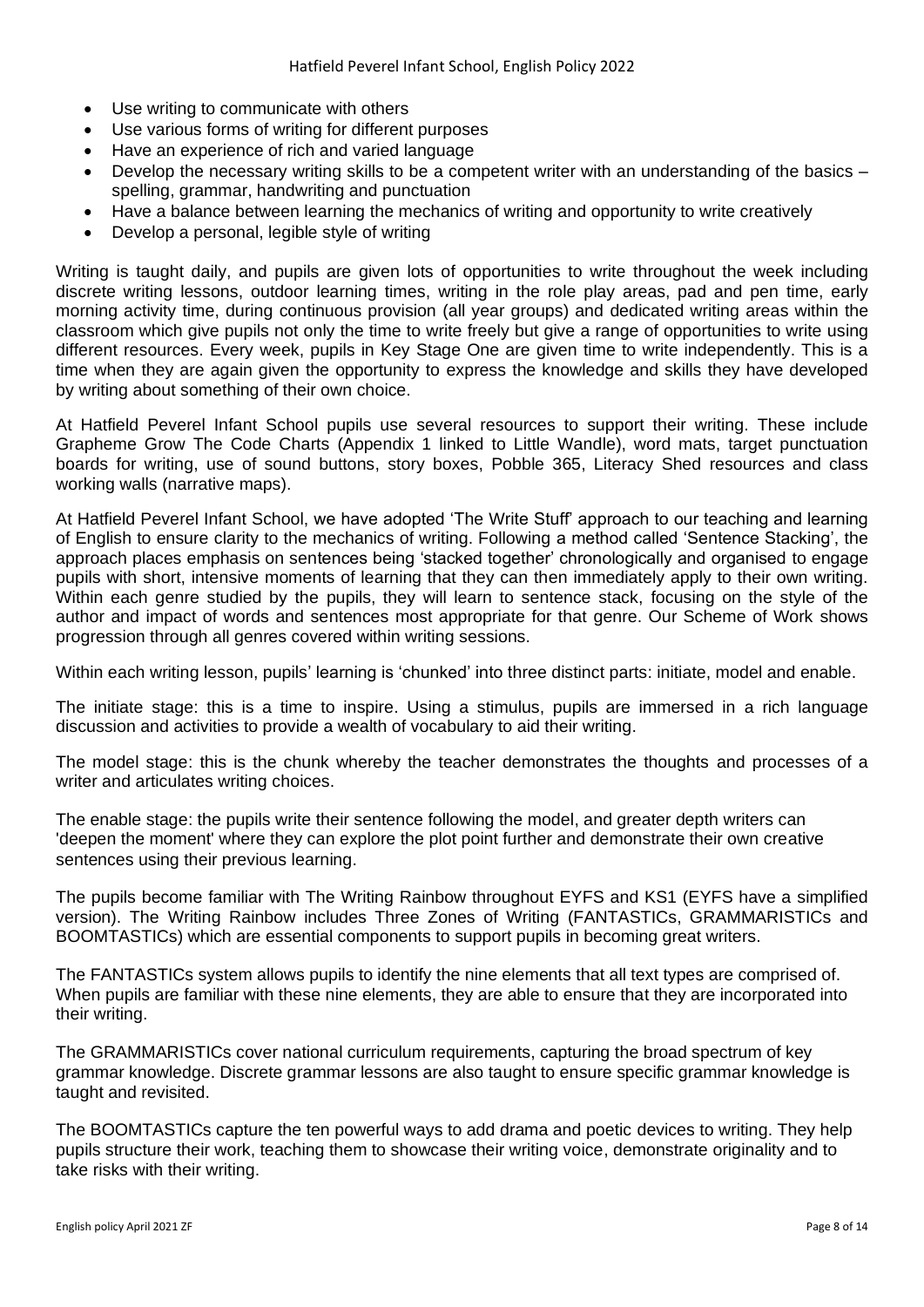After completing each unit plan of work, pupils can plan and write independently a piece based on that unit, using their previous learning to create their work. At Hatfield Peverel Infant School, pupils are encouraged to see writing as a journey, re-drafting and editing work before writing is published.

#### **Grammar, punctuation and spelling**

The scheme of work for EYFS and KS1 has a clear structure for the progression of grammar, punctuation and spellings. It shows expectations for each year group and regular times within the year in order to revisit and consolidate their learning. KS1 pupils have weekly spellings to learn as homework based on phonics and spelling patterns. Pupils are also encouraged to learn how to spell high frequency words and common exception words through our Buzz word system. We use a variety of strategies in order to teach Grammar and punctuation including use of writing checklists and the use of puppets.

#### **Handwriting**

At Hatfield Peverel Infant School, the system for the teaching of handwriting is based on the Nelson System. Regular handwriting sessions are planned and all adults in school consistently model correct letter formation and joins throughout the curriculum and learning environment. Adults in KS1 are expected to demonstrate joined up writing at all times within the school environment. Provision is made in EYFS and Year 1 to develop fine motor skills and letter formation through activities which involve malleable play. The teaching of correct letter formation is linked to the teaching of phonics. Correct seating and posture is encouraged as well as pupils using the tripod grip in order to hold a pen or pencil. After being able to form lower case, capital letters and numerals correctly, pupils are taught break letters and the four joins. Pupils are expected to join some letters correctly throughout Year 2 when all letters are formed correctly starting and finishing in the correct place.

#### **IMPACT**

#### **Planning, marking and feedback**

Our Scheme of Work shows clear progression for reading including phonics, writing, grammar, spelling and punctuation between year groups and follows the National Curriculum for English. Long, medium and short term plans are developed in year groups and are adapted for the needs of each group. Speaking and listening activities are planned into all areas of the curriculum and are identified on each year group's planning.

Marking is formative, summative and interactive. Regular feedback is given in terms of learning objectives achieved, next steps and challenges set during a lesson. Assessments are regularly updated and tracked on Target Tracker. Pupils who require extra support are quickly identified and a speech and language programme put in place for them. Each child has an individual reading diary which moves between school and home. This creates an ongoing log of the child's reading throughout the year. Pupils are made aware of the expected outcomes of their writing through displayed learning intentions and success criteria. Class teachers plan activities that allow for all pupils to 'master' areas within writing by setting challenges and 'deepening the moment'. Writing codes are used to mark pupil's work in line with 'The Write Stuff' model. Pupils in KS1 are encouraged to edit and revise their written work through 'purple polishing'. Initially, pupils will do this at the end of Year 1 with the support of a class teacher. The expectation is that by the end of Year 2, they will be editing and revising their own work. (See Feedback, Marking and Assessment policy).

#### **Assessment, recording and reporting**

English policy April 2021 ZF Page 9 of 14 Assessment opportunities are an integral part of English teaching. Formative assessment refers to a wide variety of methods that Class Teachers use to conduct evaluations of pupil's comprehension, learning needs and academic progress during a lesson. Summative assessment will take place through Early Years Foundation Stage Profiling and end of Key Stage tests. Reading, writing, speaking and listening assessments are recorded on Target Tracker half termly. Phonics and buzz word assessments are made half termly using an internal tracking system. Pupils' progress in writing is assessed through regular independent writing activities and half termly pieces of independent work which are displayed in every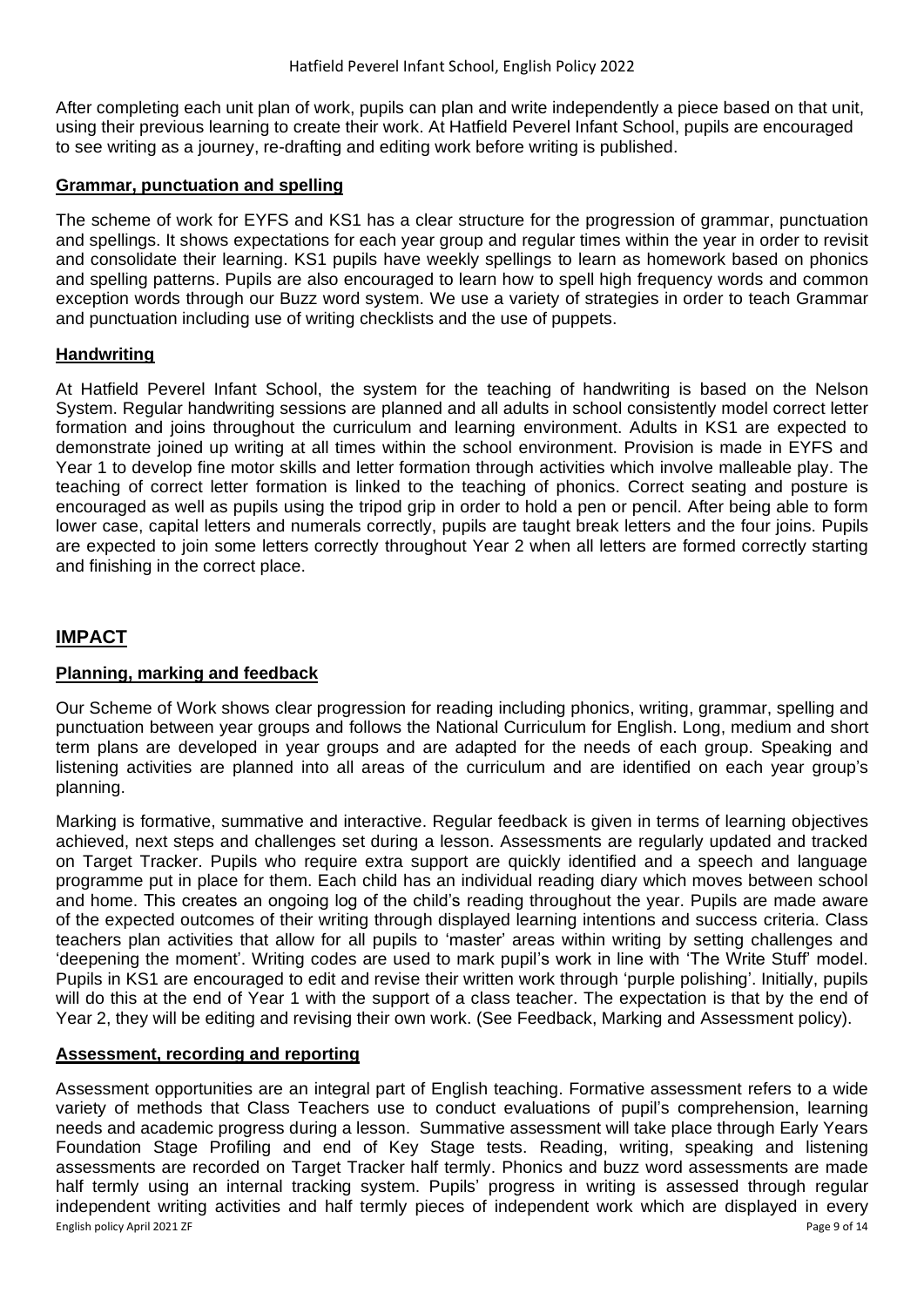classroom on writing walls to demonstrate progress over time. Class teachers also keep individual reading assessments and Group Reading record assessments.

Parents are informed termly at Parent Evenings of their child's progress together with targets for their child to work on. Annual reports are sent to parents at the end of the school year, identifying achievements in line with the National Curriculum and EYFS Curriculum, with targets being set for reading and writing.

#### **Monitoring and evaluation**

Monitoring takes place regularly by the English lead and includes scrutiny of planning, pupils' work, lesson observations and pupil interviews. Moderation with other local schools takes place regularly throughout the year. Each year group moderates pupils' work together and analyses data as a team every half term. Pupil Progress Meetings take place every term with the Headteacher, where progress is discussed including potential barriers to learning or the need for further targeted support.

The English Lead produces an action plan at the beginning of every year which is written and reviewed in line with the School Improvement Plan.

This policy will be redrafted as necessary taking account of the school's development plan and new local and National Curriculum requirements. Please see the Monitoring and Evaluation Policy for further detail.

#### **Role of the English Lead**

- To facilitate the development of English identified in the School Development Plan
- To review the English Policy periodically
- To work collaboratively with staff to promote continuity and progression
- To create and monitor Schemes of Work
- Monitoring including lesson observations, pupil voice surveys, work sampling and climate walks
- To attend relevant INSET courses and to encourage and support staff where possible
- To organise and deliver staff training
- Monitoring and organization of centrally held resources
- Purchase of resources in consultation with staff and in line with the allocated budget

#### **Role of Governors**

Governors determine, support, monitor and review the school policies. They support the use of appropriate teaching strategies by allocating resources effectively. They monitor pupil attainment across the school and ensure that staff development and performance management promote good quality teaching. The English Lead regularly updates the Governors with any changes and updates to the teaching of English.

#### **Equal opportunities**

We promote the needs and interests of all pupils irrespective of gender, culture, ability or aptitude and keep our equality objective in mind when planning and delivering English. Teaching strategies take into account the ability, age, readiness and cultural backgrounds of the pupils to ensure that all can access the full English education provision. We do this by adapting lessons accordingly or providing adult support. Texts and activities are chosen with care to ensure that a wide range of cultural diversity is portrayed.

#### **Pupils with additional education needs**

SEN pupils with specific English targets will be supported where necessary. The work will be adapted according to the needs of the pupil. Every pupil must be able to make progress and develop a positive attitude towards his/her work.

More able pupils are challenged through differentiated questioning, group work and extra challenges including problem-solving activities. The work may be taken from a higher level, involve more objectives, or require a deeper understanding.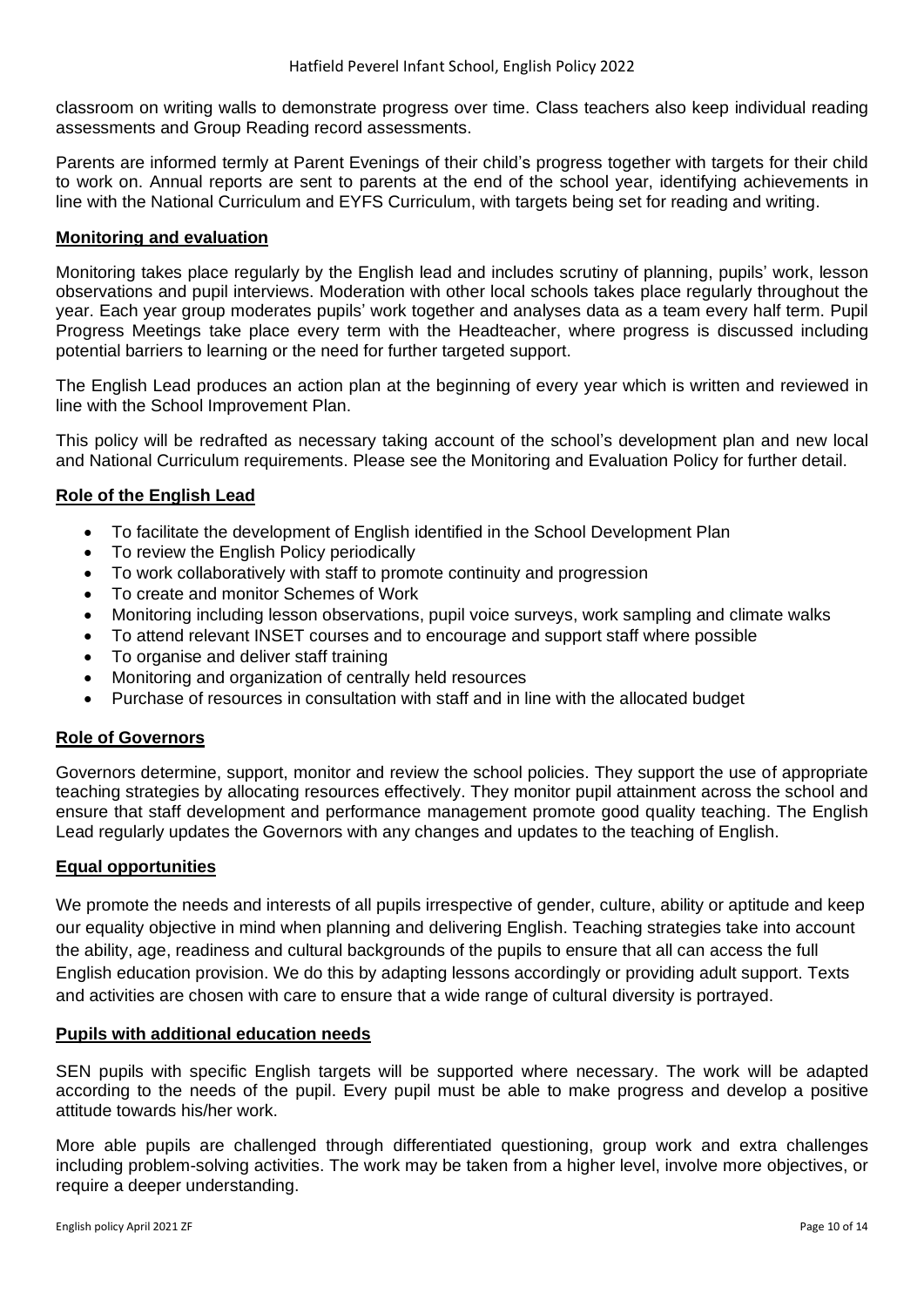#### **Resources**

Each year group has resources needed to deliver all aspects of English. There is a central stock of speaking and listening, phonic and reading resources which include books and games. Group Guided Reading resources are kept centrally in school. Resources are updated in consultation with staff on a needs basis. Technology is used within English when it is the most efficient and effective way of meeting the lesson objectives.

#### **Key Policy Links**

The English policy has clear links with other school policies. These include:

- *Equal Opportunities policy*
- *Special Educational Needs policy*
- *Teaching and Learning policy*
- *Feedback, Marking and Assessment policy*

#### *Other useful documents:*

- *The National Curriculum 2014*
- *Teacher Assessment Framework statements at the end of KS1*
- *Early Years Foundation Stage profile 2021 handbook*
- *Little Wandle Letters and Sounds Revised*
- *Nelson Handwriting Scheme*
- *School Scheme of Work for English*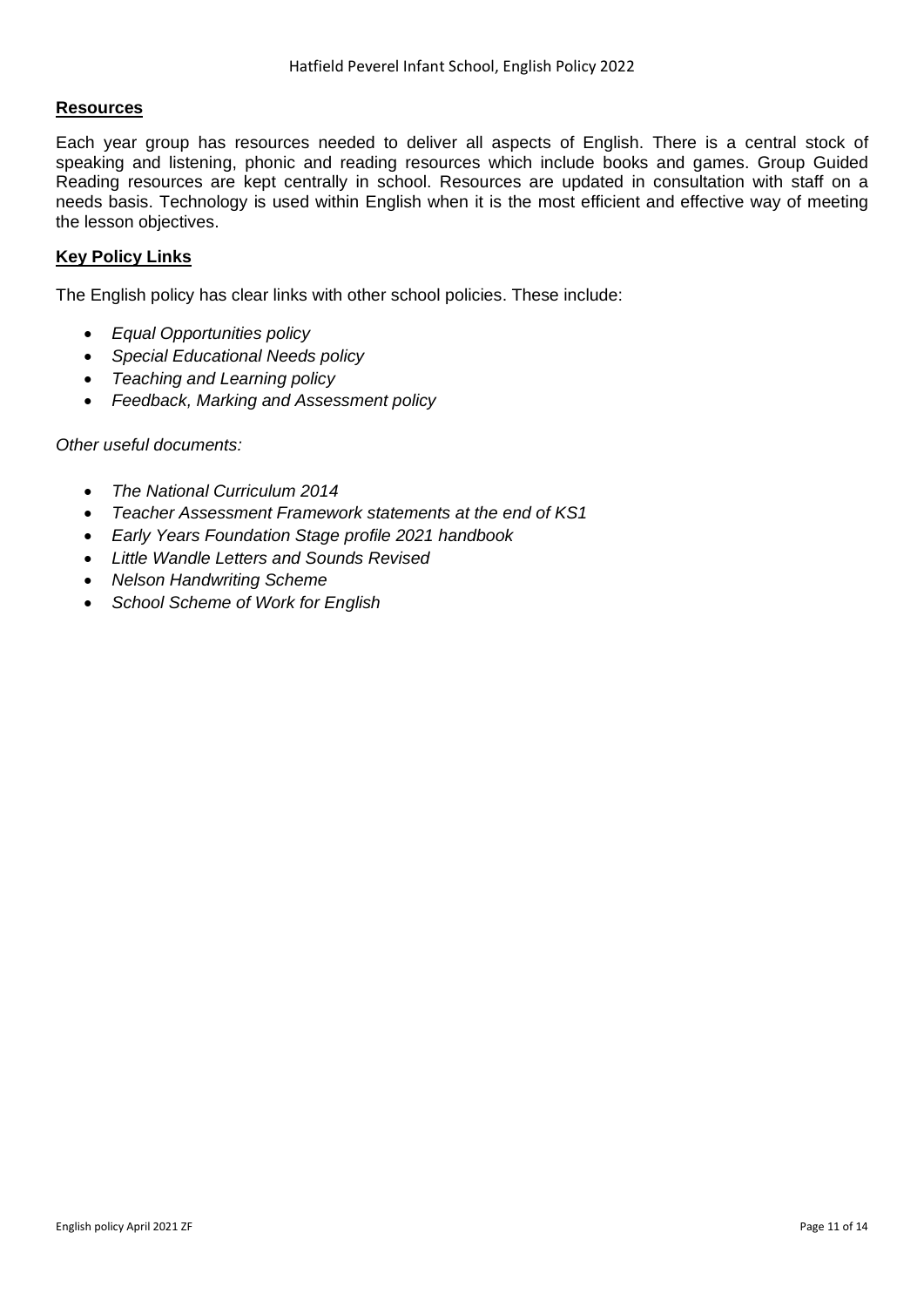#### Appendix 1

EYFS GRAPHEME MAT

## Grapheme mat

## Phase 2 and 3

| S<br>S                  |    |    |     |    |              |    |              |    |
|-------------------------|----|----|-----|----|--------------|----|--------------|----|
|                         | t  | p  | n   | m  | $\mathsf{d}$ | g  | $\mathsf C$  | r  |
| SS                      | tt | pp | nn  | mm | dd           | 99 | $\mathsf{k}$ | rr |
|                         |    |    |     |    |              |    | ck           |    |
|                         |    |    |     |    |              |    | cc           |    |
| F                       |    |    | (9) |    |              |    | X            | C  |
| h                       | b  |    |     |    | V            | W  | X            | y  |
|                         | bb | ff | ll  |    | VV           |    |              |    |
|                         | M  |    |     |    |              |    |              |    |
| $\overline{z}$          | qu | ch | sh  | th | ng           | nk |              |    |
| $Z\bar{Z}$              |    |    |     |    |              |    |              |    |
| $\overline{\mathsf{S}}$ |    |    |     |    |              |    |              |    |

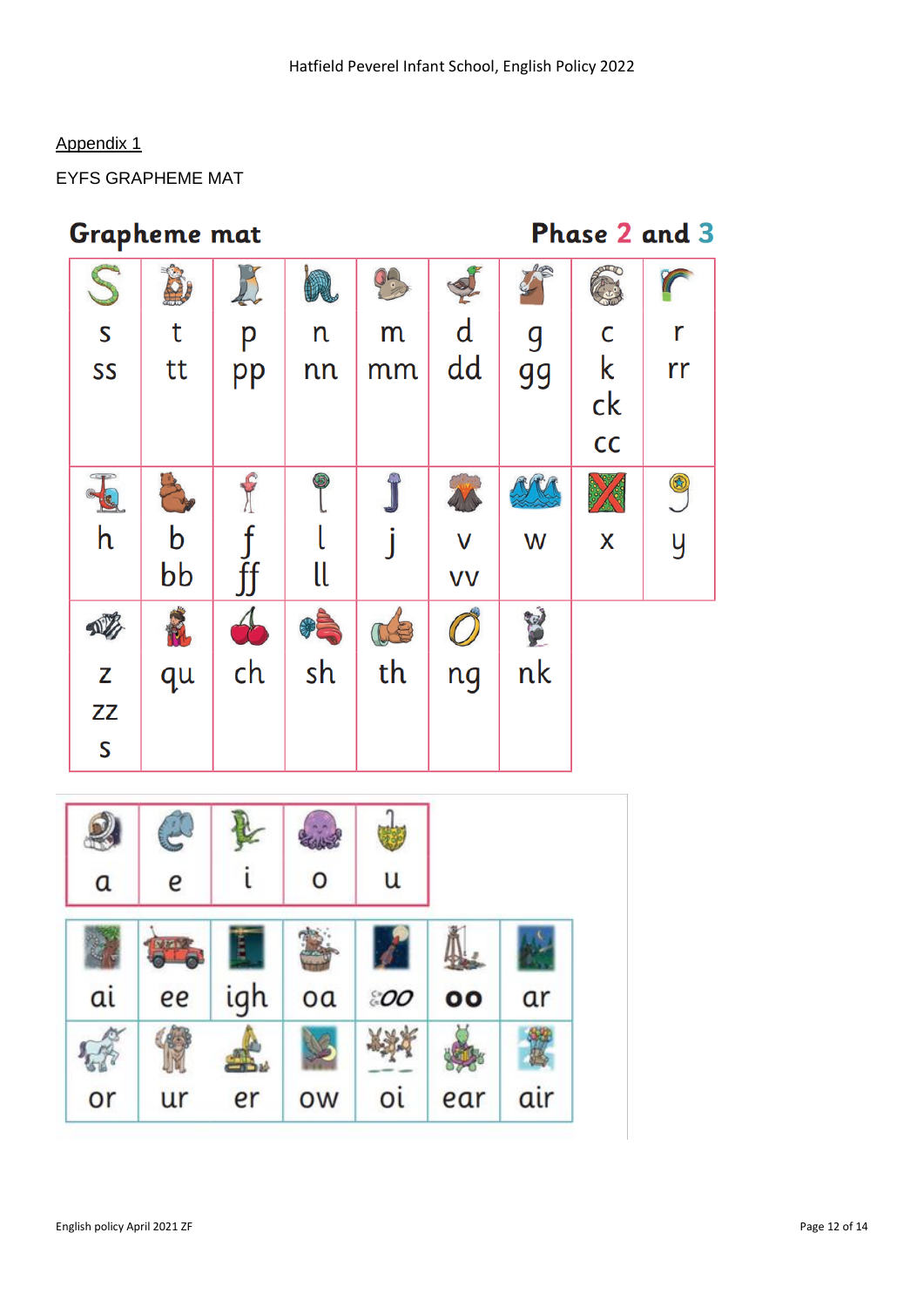#### YEAR 1 and YEAR 2 GRAPHEME MAT

| Grow the code grapheme mat |     |    |     |           |          |                         |    |               | Phase 2, 3 and 5 |
|----------------------------|-----|----|-----|-----------|----------|-------------------------|----|---------------|------------------|
| S                          |     |    | À   |           |          |                         |    |               |                  |
| ${\sf S}$                  | t   | p  | n   | m         | d        | g                       | c  | r             | h                |
| SS                         | tt  | pp | nn  | mm        | dd       | 99                      | k  | rr            |                  |
| C                          |     |    | kn  | mb        |          |                         | ck | wr            |                  |
| se                         |     |    | gn  |           |          |                         | cc |               |                  |
| ce                         |     |    |     |           |          |                         | ch |               |                  |
| st                         |     |    |     |           |          |                         |    |               |                  |
| SC                         |     |    |     |           |          |                         |    |               |                  |
| A                          |     |    |     |           |          |                         | 9  |               |                  |
| $\mathbf b$                |     |    |     | V         | W        | $\overline{\mathsf{x}}$ | y  | Z             | qu               |
| bb                         | ff  | ll | g   | <b>VV</b> | wh       |                         |    | ZZ            |                  |
|                            | ph  | le | dge | ve        |          |                         |    | S             |                  |
|                            |     | al | ge  |           |          |                         |    | se            |                  |
|                            |     |    |     |           |          |                         |    | ze            |                  |
|                            |     |    |     | Y         |          |                         |    |               |                  |
| ch                         | sh  | th | ng  | nk        | $\alpha$ | e                       | i  | O             | u                |
| tch                        | ch  |    |     |           |          | ea                      | y  | $\mathfrak a$ | $O - e$          |
| ture                       | ti  |    |     |           |          |                         |    |               | ou               |
|                            | ssi |    |     |           |          |                         |    |               |                  |
|                            | si  |    |     |           |          |                         |    |               |                  |
|                            | ci  |    |     |           |          |                         |    |               |                  |